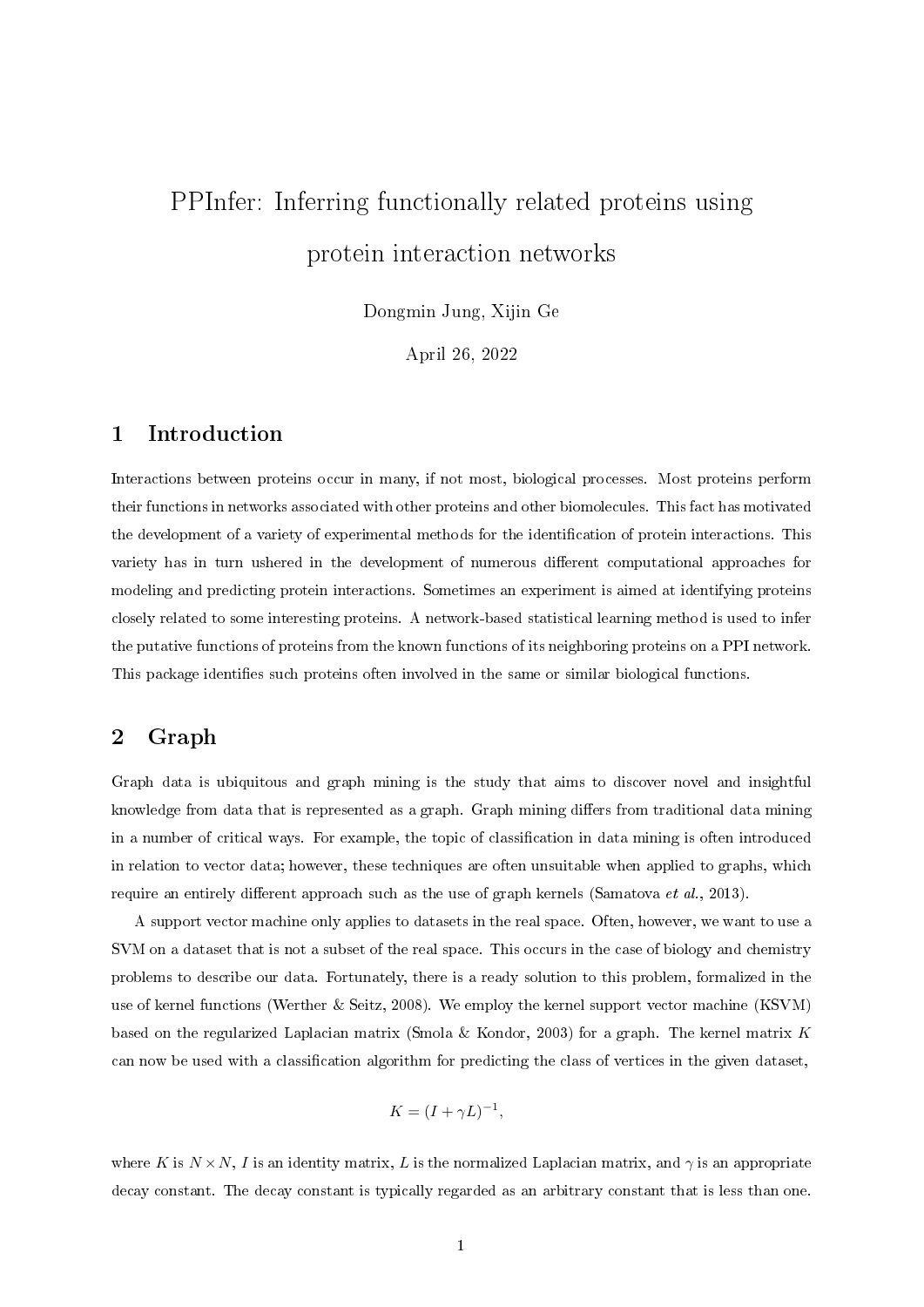## 3 Support Vector Machine

We focus on the application of computational method using a support vector machine. Suppose we have a dataset in the real space and that each point in our dataset has a corresponding class label. Our goal is to separate the points in our dataset according to their class label. A SVM is a linear binary classifier. The idea behind nonlinear SVM is to find an optimal separating hyperplane in high-dimensional feature space just as we did for the linear SVM in original space. At the heart of kernel methods is the notion of a kernel function. Broadly speaking, kernels can be thought of as functions that produce similarity matrices (Kolaczyk & Csardi, 2014). One of the advantages of support vector machines is that we can improve performance by properly selecting kernels. In most applications, RBF kernels are widely used but kernels suited for specific applications are developed. Here, we select the graph kernel  $K$  for PPI.

Data in many biological problems are often compounded by imbalanced class distribution, known as the imbalanced data problem, in which the size of one class is signicantly larger than that of the other class. Many classification algorithms such as a SVM are sensitive to data with imbalanced class distribution, and result in a suboptimal classification. It is desirable to compensate the imbalance effect in model training for more accurate classification. One possible solution to the imbalanced data problem is to use one-class SVMs by learning from the target class only, instead of traditional binary SVMs. In one-class classification, it is assumed that only information of one of the classes, the target class, is available, and no information is available from the other class, known as the background. The task of one-class classification is to define a boundary around the target class such that it accepts as much of the targets as possible and excludes the outliers as much as possible (Ma, 2014).

However, one-class classifiers seldom outperform two-class classifiers when the data from two class are available (Ma, 2014). So the OCSVM and classical SVM are sequentially used in this package. First, we apply the OCSVM by training a one-class classifier using the data from the known class only. Let  $n$ be the number of proteins in the target class. This model is used to identify distantly related proteins among remaining  $N - n$  proteins in the background. Proteins with zero similarity with the target class are extracted. Then they are potentially defined as the other class by pseudo-absence selection methods (Senay et al., 2013) from spatial statistics. The target class can be seen as real presence data. For the data to be balanced, assume that two classes contain the same number of proteins. Next, by the classical SVM, these two classes are used to identify closely related proteins among remaining  $N - 2n$  proteins. Those found by this procedure can be functionally linked to the known class or interesting proteins.

Semi-supervised learning can be applied to make use of large unlabeled data and small labeled data. Some of these methods directly try to label the unlabeled data. Self-training is a commonly used semisupervised learning technique (Zhu, 2006). Self-training is an incremental algorithm that initially builds a classier using a small amount of labeled data. So it iteratively predicts the labels of the unlabeled data and then predicted labels are added to the labeled data. Here, the function net.infer.ST is the self-training method for SVM. Also, the function net.infer is the special case of net.infer.ST where a single iteration is conducted.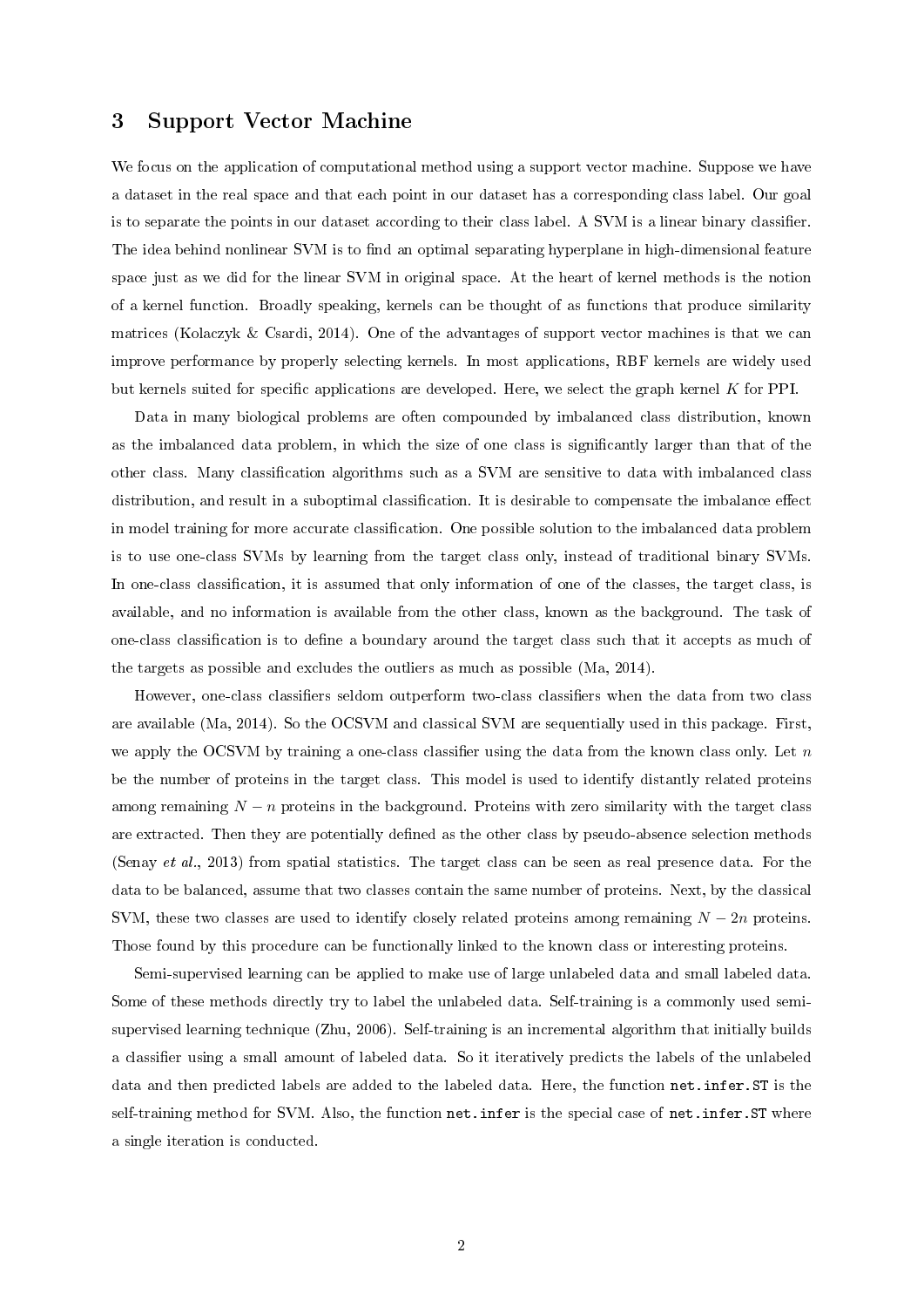# 4 Example

Consider a simple example about a graph representing the curated set of literature predicted proteinprotein interactions, containing 2885 nodes, named using yeast standard names.

```
library(PPInfer)
 data(litG)
 litG <- igraph.from.graphNEL(litG)
 summary(listG)IGRAPH 11c1e21 UN-- 2885 315 --
+ attr: name (v/c)sg <- decompose(litG, min.vertices = 50)
 sg <- sg[[1]] # largest subgraph
 summary(sg)
IGRAPH 0d8e7c1 UN-- 88 107 --
+ attr: name (v/c)
```
We use only the largest subnetwork in this example. There are 88 proteins and 107 interactions.

```
V(sg)$color <- "green"
V(sg)$label.font <- 3
V(sg)$label.cex <- 1
V(sg)$label.color <- "black"
V(sg)[1:10]$color <- "blue"
```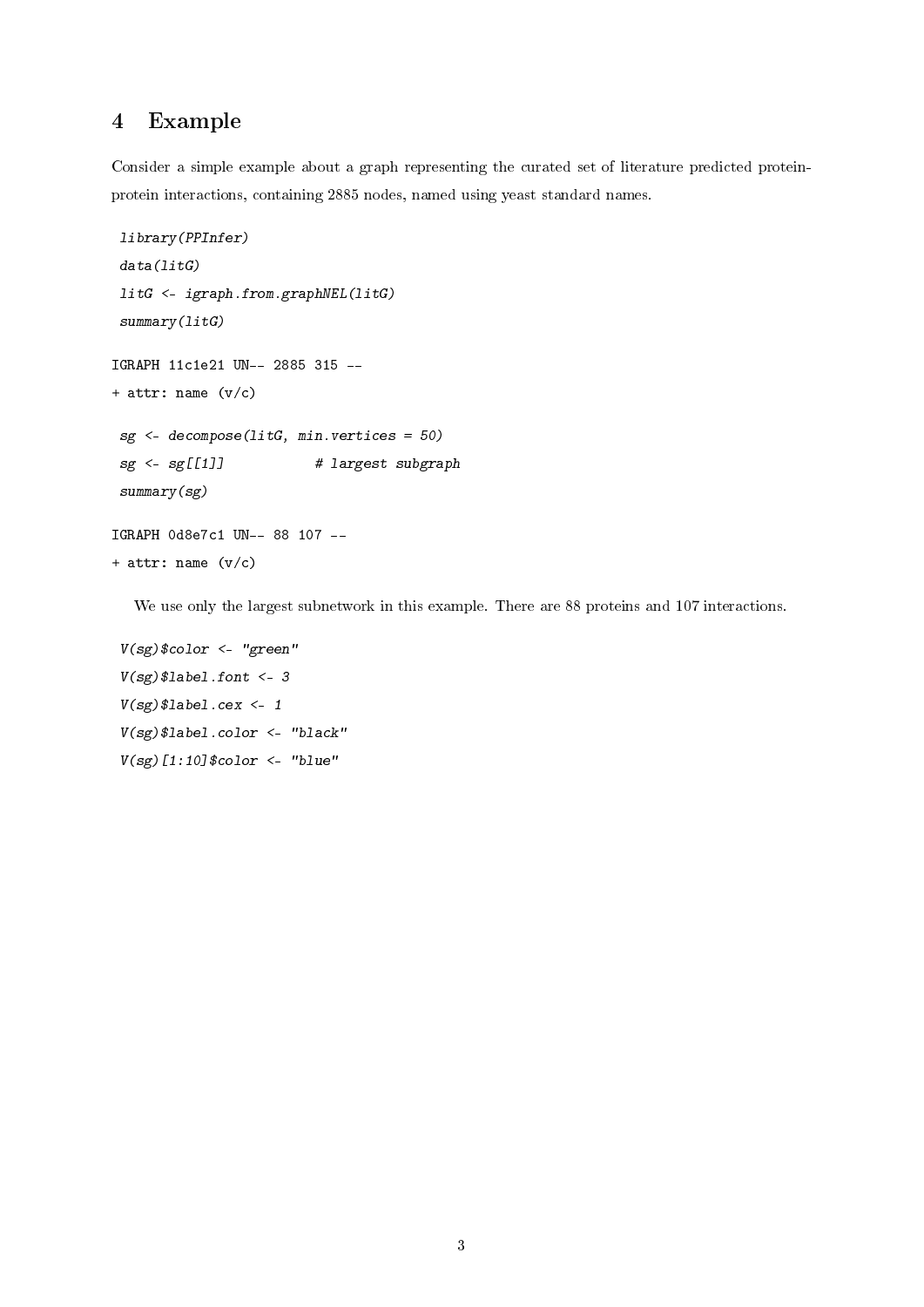$plot(sg, layout = layout.kamada.kawai(sg), vertex.size = 10)$ 



Figure 1: Network among yeast proteins with target class in blue and remaining proteins in green.

First, calculate the kernel matrix and choose 10 proteins as a target class. Then we can find proteins closely related to the target class by using the KSVM for a graph (Samatova et al., 2013; Kolaczyk & Csardi, 2014). Network of interactions among proteins with target class in blue and backgrounds in green. Red vertices represent the top 20 proteins which are most closely related to the target class.

```
K \leftarrow net. kernel(sg)
set.seed(123)
litG.infer \leftarrow net.infer(names(V(sg))[1:10], K, top = 20, cross = 10)
litG.infer$CVerror
[1] 0.45
index <- match(litG.infer$top,names(V(sg)))
V(sg)[index]$color <- "red"
```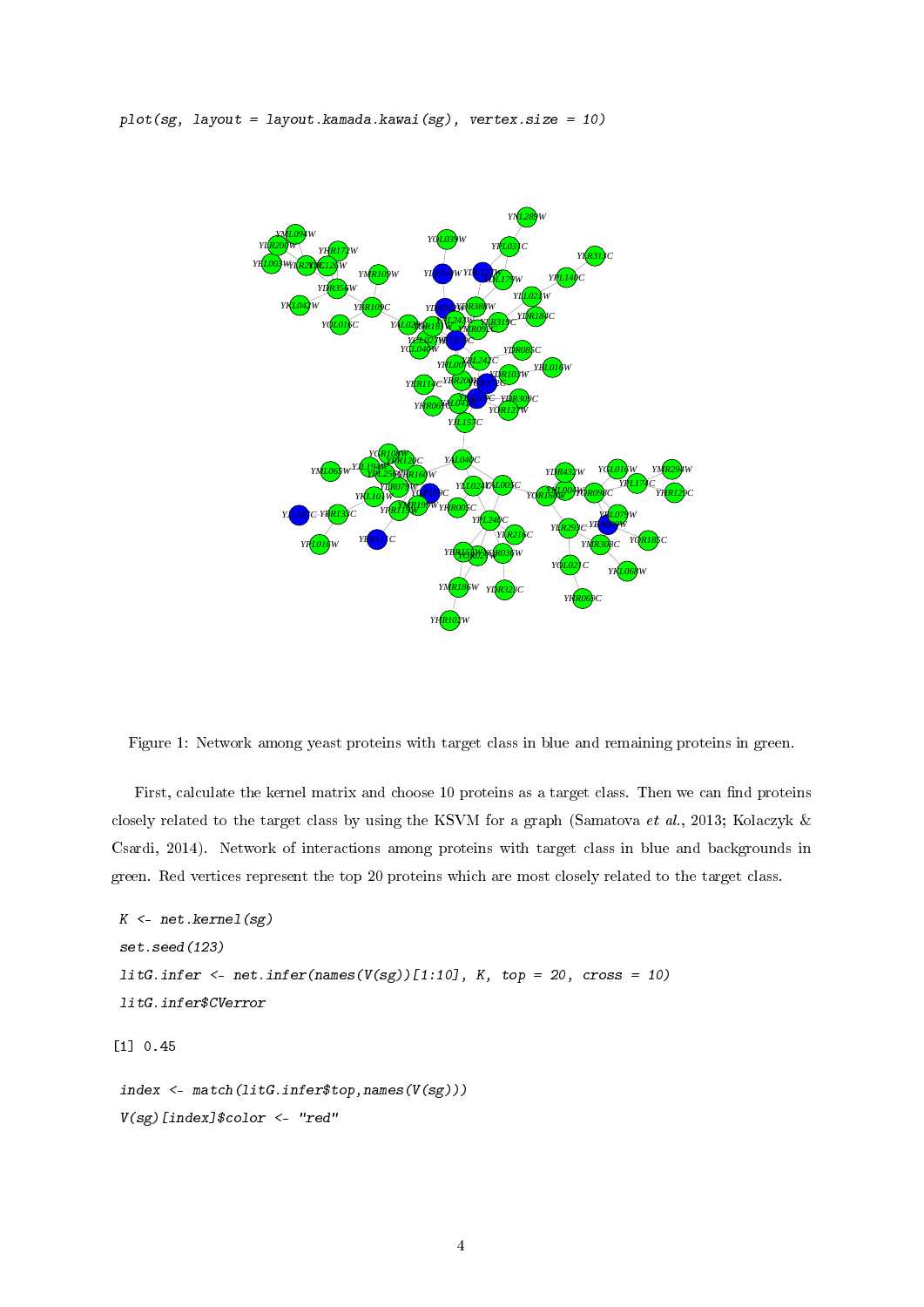$plot(sg, layout = layout.kamada.kawai(sg), vertex.size = 10)$ 



Figure 2: Red vertices denote the top 20 yeast proteins which are most closely related to 10 proteins of the target class.

Note that the number of proteins is not greater than a half of total proteins in a kernel matrix due to  $N - 2n > 0$ . Also, the number of top proteins to be inferred is less than or equal to  $N - 2n$ . If we use 50 proteins as a target class, then there is an error since  $N - 2n = -12$ . If we use 40 proteins as a target, and want to find top 20 proteins, then the number of available top proteins are only 8, which is the minimum of  $N - 2n = 8$  and 20.

```
litG.infer \leftarrow try(net.infer(names(V(sg))[1:50], K, top = 20))cat(litG.infer)
Error in net.infer(names(V(sg))[1:50], K, top = 20) :
  size of list is too large
 litG.infer <- net.infer(names(V(sg))[1:40], K, top = 20)
 litG.infer$top
[1] "YBR160W" "YDL179W" "YAL041W" "YDR323C" "YBR133C" "YPL174C" "YPL140C"
[8] "YDR356W"
```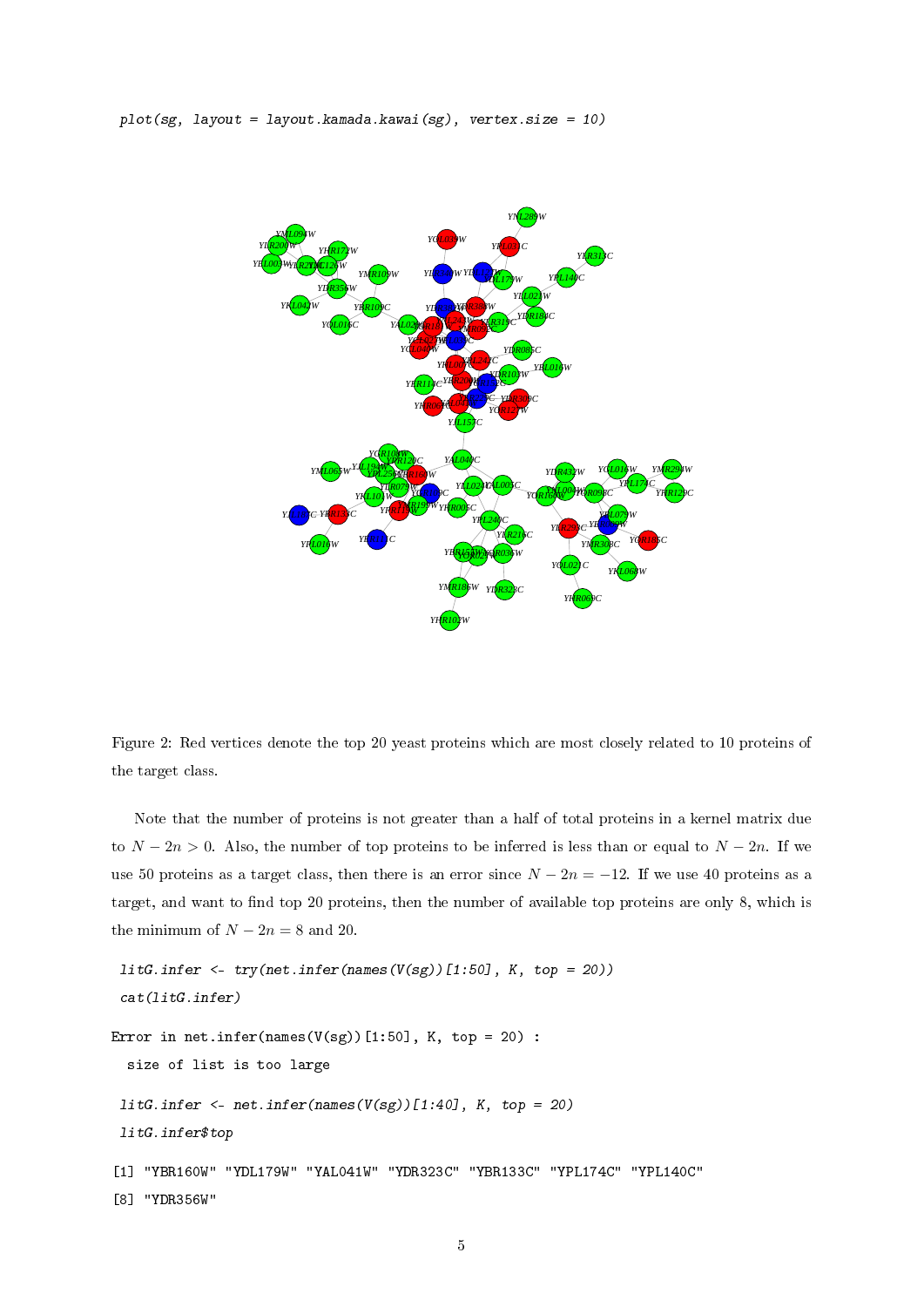Next, consider the functional enrichment analysis. Here, we use the same kernel but different gene names. For the ORA, we use top 10 proteins among 88 proteins.

```
data(examplePathways)
data(exampleRanks)
geneNames <- names(exampleRanks)
set.seed(1)
gene.names <- sample(geneNames, length(V(sg)))
rownames(K) <- gene.names
myInterestingGenes <- sample(gene.names, 10)
infer <- net.infer(myInterestingGenes, K)
gene.id <- infer$top
# ORA
result.ORA <- ORA(examplePathways, gene.id[1:10])
ORA.barplot(result.ORA, category = "Category", size = "Size",
```

```
count = "Count", pvalue = "pvalue", sort = "pvalue") +scale\_colour\_gradient(low = 'red', high = 'gray', limits=c(0, 0.1))
```


Figure 3: Result from the over-representation analysis with Gene Ontology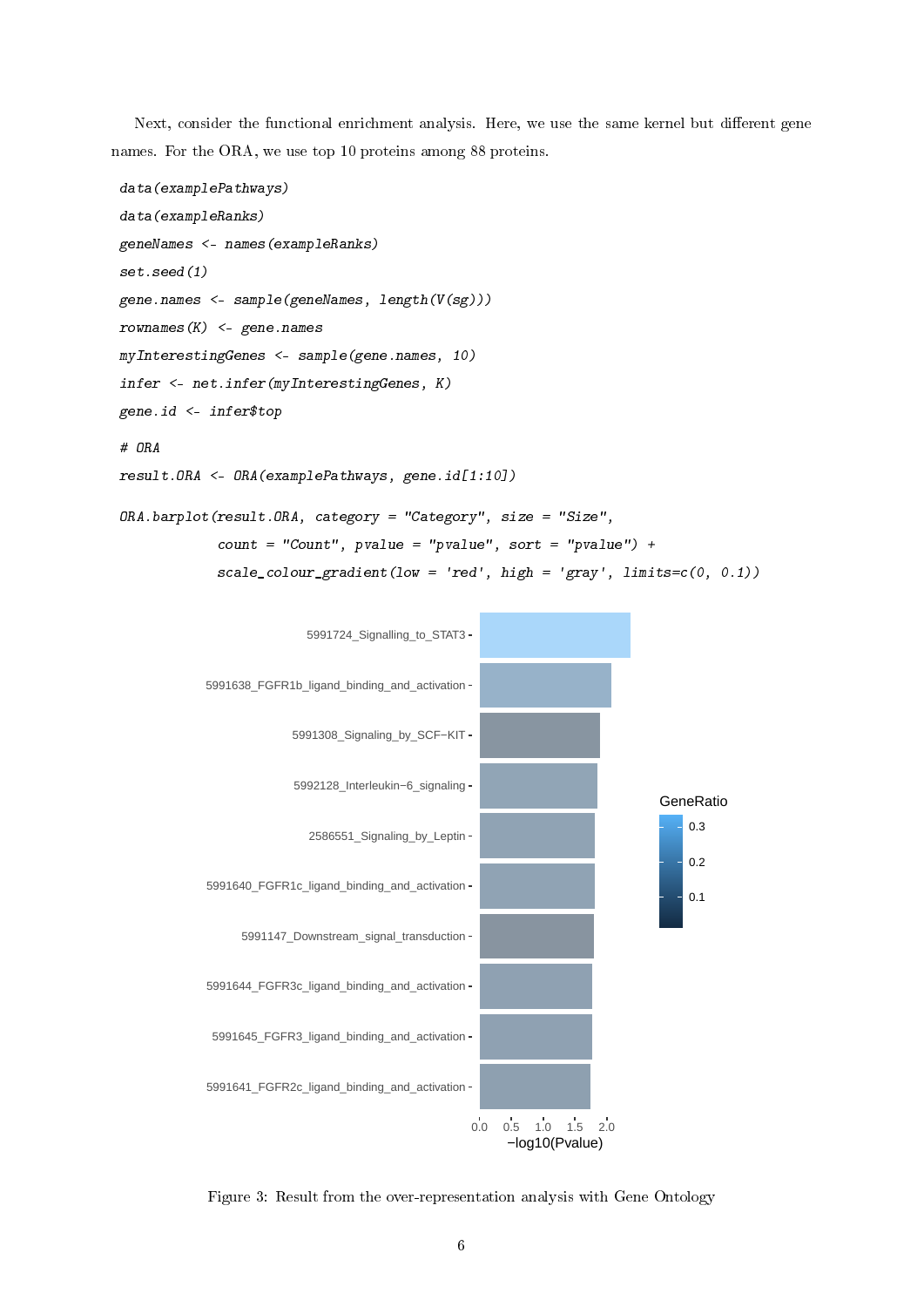```
# GSEA
index <- !is.na(infer$score)
gene.id <- infer$top[index]
scores <- infer$score[index]
scaled.scores <- as.numeric(scale(scores))
names(scaled.scores) <- gene.id
set.seed(1)
result.GSEA <- fgsea(examplePathways, scaled.scores, nperm=1000)
```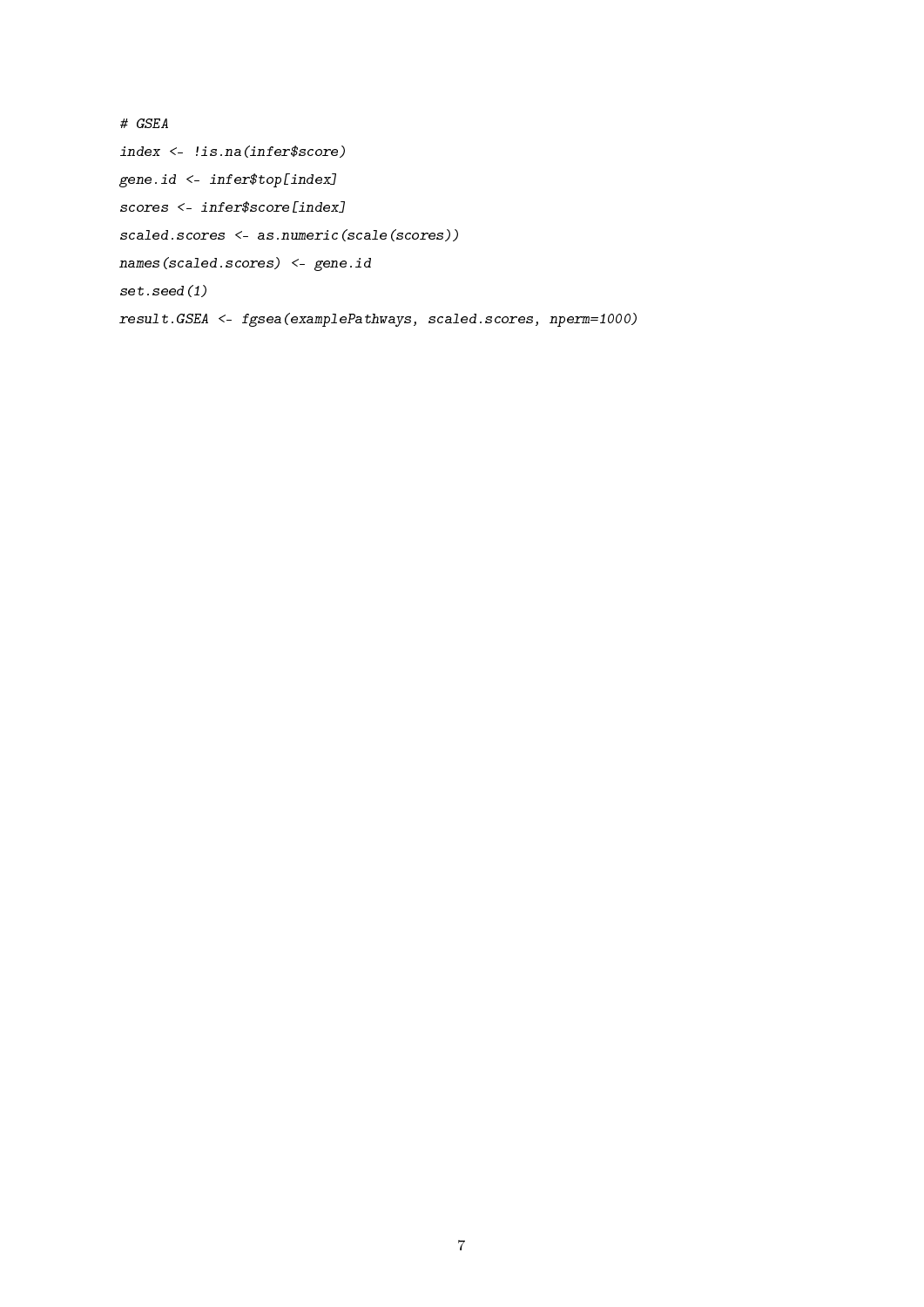GSEA.barplot(result.GSEA, category = 'pathway', score = 'NES', pvalue = 'pval',  $numChar = 50$ , sort = 'NES', decreasing = TRUE)

|                |                                                                        | pathway NES | pval |
|----------------|------------------------------------------------------------------------|-------------|------|
| 13             | 5991071_Signal_Transduction 1.391877 0.08361775                        |             |      |
| 27             | 5991156 Immune System 1.333895 0.14590747                              |             |      |
| $\mathbf{1}$   | 2586551 Signaling by Leptin 1.300763 0.02874743                        |             |      |
| $\overline{2}$ | 5334727_Mus_musculus_biological_processes 1.300763 0.02874743          |             |      |
| 62             | 5991310_Signaling_by_Leptin 1.300763 0.02874743                        |             |      |
| 101            | 5991724_Signalling_to_STAT3 1.300763 0.02874743                        |             |      |
| 118            | 5992038_Growth_hormone_receptor_signaling 1.300763 0.02874743          |             |      |
| 129            | 5992128_Interleukin-6_signaling 1.300763 0.02874743                    |             |      |
| 135            | 5992202_Organelle_biogenesis_and_maintenance 1.288036 0.16860465       |             |      |
| 18             | 5991145_NGF_signalling_via_TRKA_from_the_plasma_me 1.285265 0.11201629 |             |      |



Figure 4: Result from the gene set enrichment analysis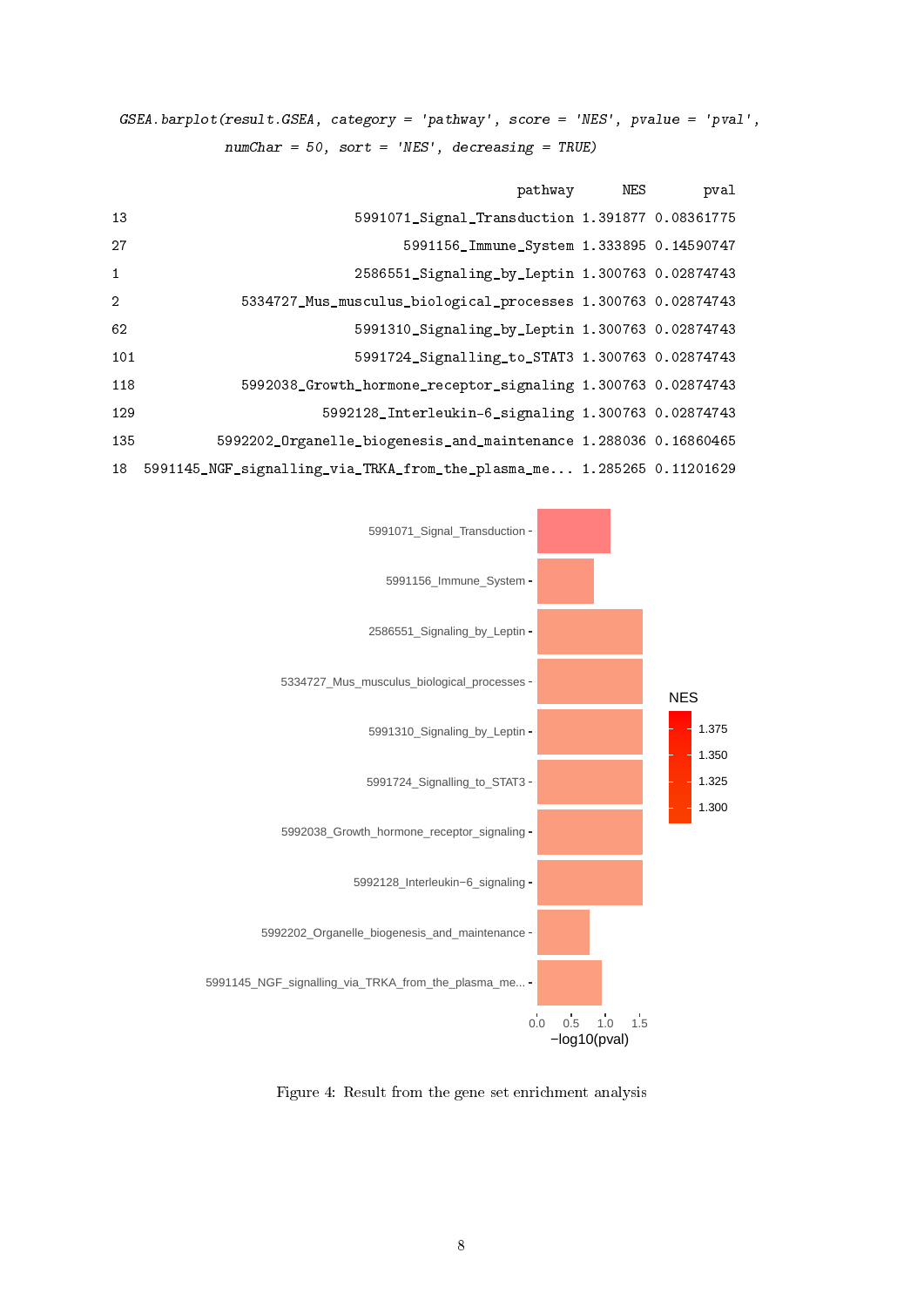```
enrich.net(result.GSEA, examplePathways, node.id = 'pathway',
           pvalue = 'pval', pvalue.cutoff = 0.25, degree.cutoff = 0,
           n = 100, vertex.label.cex = 0.75, show.legend = FALSE,
           edge.width = function(x) {5*sqrt(x)},
           layout=igraph::layout.kamada.kawai)
IGRAPH c149927 UN-- 43 190 --
+ attr: name (v/c), size (v/n), shape (v/c), color (v/c), width (e/n)+ edges from c149927 (vertex names):
[1] 2586551_Signaling_by_Leptin --5334727_Mus_musculus_biological_processes
[2] 2586551_Signaling_by_Leptin --5991310_Signaling_by_Leptin
[3] 5334727_Mus_musculus_biological_processes--5991310_Signaling_by_Leptin
[4] 2586551_Signaling_by_Leptin --5991724_Signalling_to_STAT3
[5] 2586551_Signaling_by_Leptin --5992038_Growth_hormone_receptor_signaling
[6] 5991310_Signaling_by_Leptin --5992038_Growth_hormone_receptor_signaling
[7] 2586551_Signaling_by_Leptin --5992128_Interleukin-6_signaling
+ ... omitted several edges
```


Figure 5: Network from the gene set enrichment analysis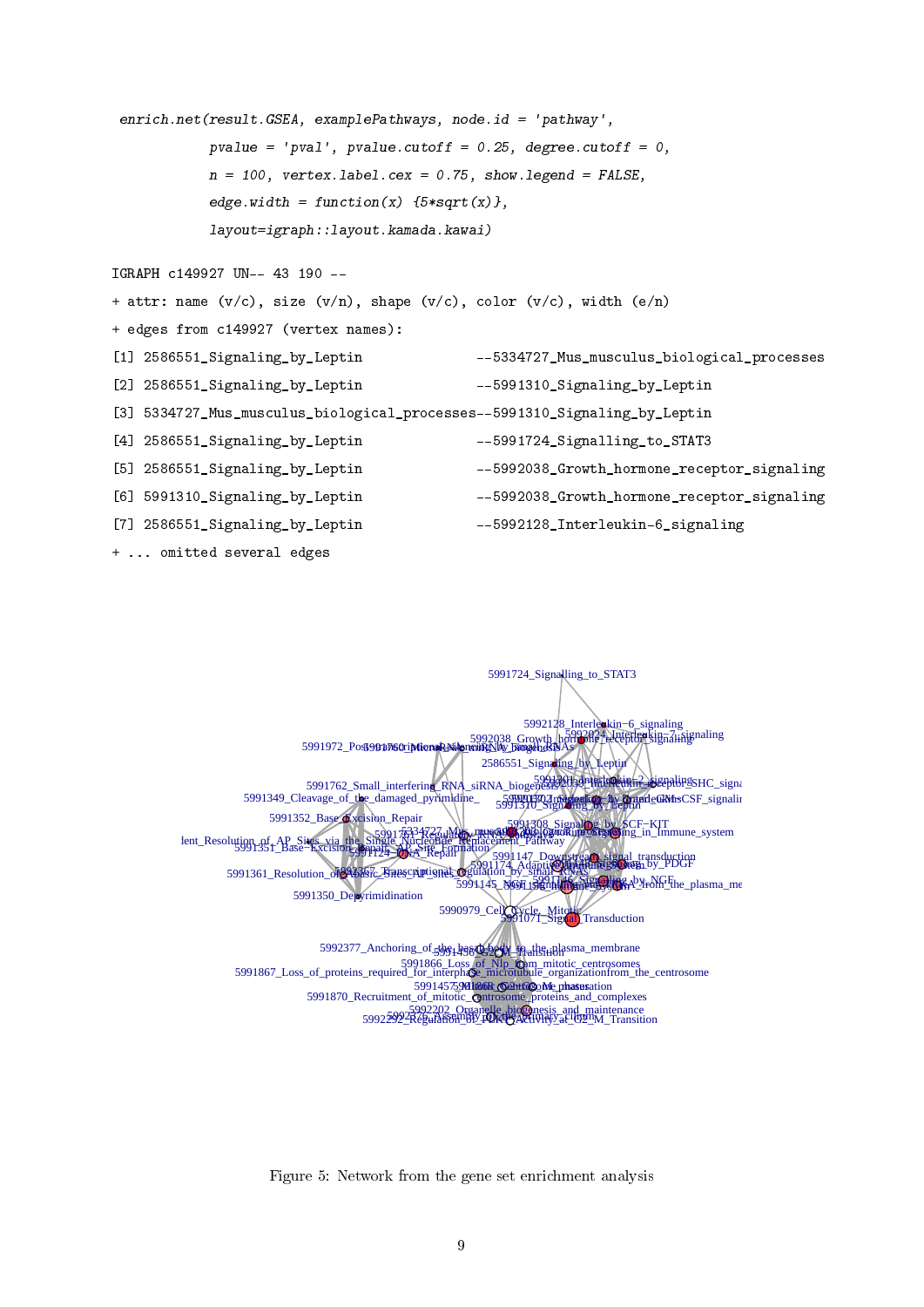In the network, the connection between nodes depends on the proportion of overlapping genes between two categories. The size of nodes is proportional to the size of gene sets. The more significant categories are, the less transparent their nodes are.

# 5 Protein-protein interaction

#### 5.1 Download the kernel matrix

We need a list of proteins and the kernel matrix to infer functionally related proteins. For the database for kernel matrix, we use the STRING data for protein-protein interactions for human and mouse. You do not have to calculate these kernel matrices. To save significant time, you can download kernel matrices at https://zenodo.org/record/1066236 for human and mouse.

### 5.2 PPI for human

Consider two examples for human. First, we can find proteins related to apoptosis. Then, load the kernel matrix for human.

```
library(GOstats)
# load kernel matrix
K.9606 <- readRDS("K9606.rds")
# remove prefix
rownames(K.9606) <- sub(".*\\.", "", rownames(K.9606))
# load target class from KEGG apoptosis pathway
data(apopGraph)
list.proteins <- nodes(apopGraph)
head(list.proteins)
```
There are many types of protein ID or gene ID. By using getBM in biomaRt, we can change the format. For this reason, input and output formats must be available for getBM. Note that the number of proteins used as a target may be different from the number of proteins in the input since mapping between formats is not always one-to-one in getBM.

```
# find top 100 proteins
apoptosis.infer <- ppi.infer.human(list.proteins, K.9606, output="entrezgene", 100)
gene.id <- apoptosis.infer$top
head(gene.id)
# GO terms
params <- new("GOHyperGParams", geneIds = gene.id,annotation = "org.Hs.eg.db",
             ontology = "BP", pvalueCutoff = 0.001, conditional = FALSE,
             testDirection = "over")
(hgOver <- hyperGTest(params))
```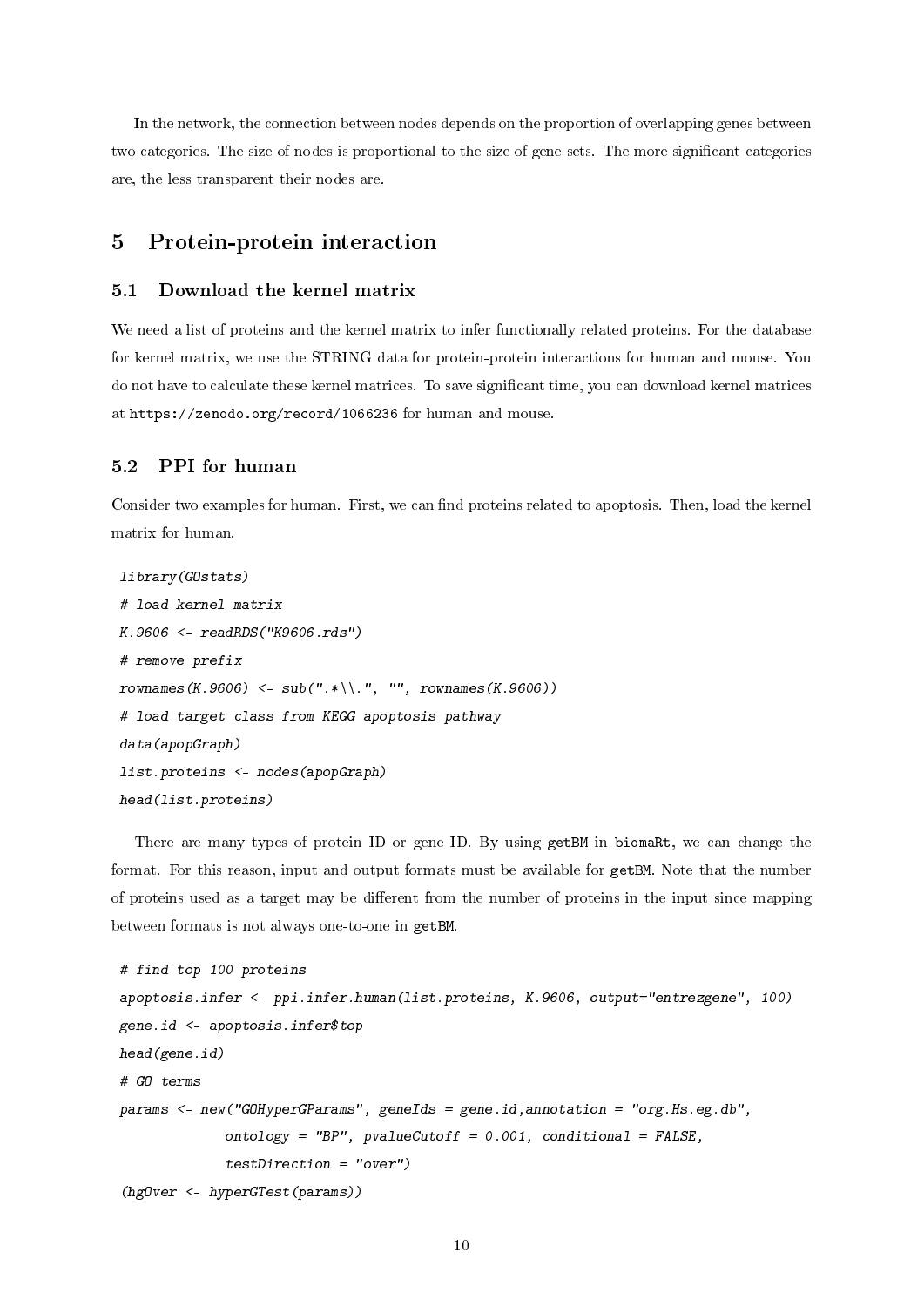```
# Top 10 biological functions related to apoptosis by using GO terms
ORA. barplot(summary(hgOver), category = "Term", size = "Size",count = "Count", pvalue = "Pvalue", p.addjust.methods = 'fdr')# KEGG pathway
params <- new("KEGGHyperGParams", geneIds = gene.id, annotation = "org.Hs.eg.db",
              pvalueCutoff = 0.05, testDirection = "over")
(hgOver <- hyperGTest(params))
# Top 10 biological functions related to apoptosis by using KEGG pathways
ORA.barplot(summary(hgOver), category = "Term", size = "Size",
            count = "Count", pvalue = "Pvalue", p.addjust.methods = 'fdr')
```
We found functionally related top 100 proteins in terms of Entrez-ID by ppi.infer.human. However, we are often interested in biological functions about such inferred proteins. This is the top 10 categories from gene ontology. As we expected, inferred proteins have similar biological functions with the target, apoptosis. Thus this example supports that this model is reliable. Also, we get the similar result from KEGG pathway. Next, take another example. The protein p53 is known for inhibition of cancer. From KEGG pathway, we can find proteins for p53 signaling pathway. The procedure is the same to the previous example, but for the target class.

```
library(KEGG.db)
library(limma)
# load target class for p53
mget('p53 signaling pathway', KEGGPATHNAME2ID)
kegg.hsa <- getGeneKEGGLinks(species.KEGG='hsa')
index \leq which(kegg.hsa[,2] == 'path:hsa04115')
path.04115 \leq kegg.hsa[index,1]
head(path.04115)
# find top 100 proteins
hsa04115.infer <- ppi.infer.human(path.04115, K.9606, input = "entrezgene",
                             output = "entrezgene", nrow(K.9606))gene.id <- data.frame(hsa04115.infer$top)[,1]
head(gene.id)
rm(K.9606)
index <- !is.na(hsa04115.infer$score)
gene.id <- hsa04115.infer$top[index]
scores <- hsa04115.infer$score[index]
scaled.scores <- as.numeric(scale(scores))
names(scaled.scores) <- gene.id
# GO terms
library(org.Hs.eg.db)
xx <- as.list(org.Hs.egGO2EG)
```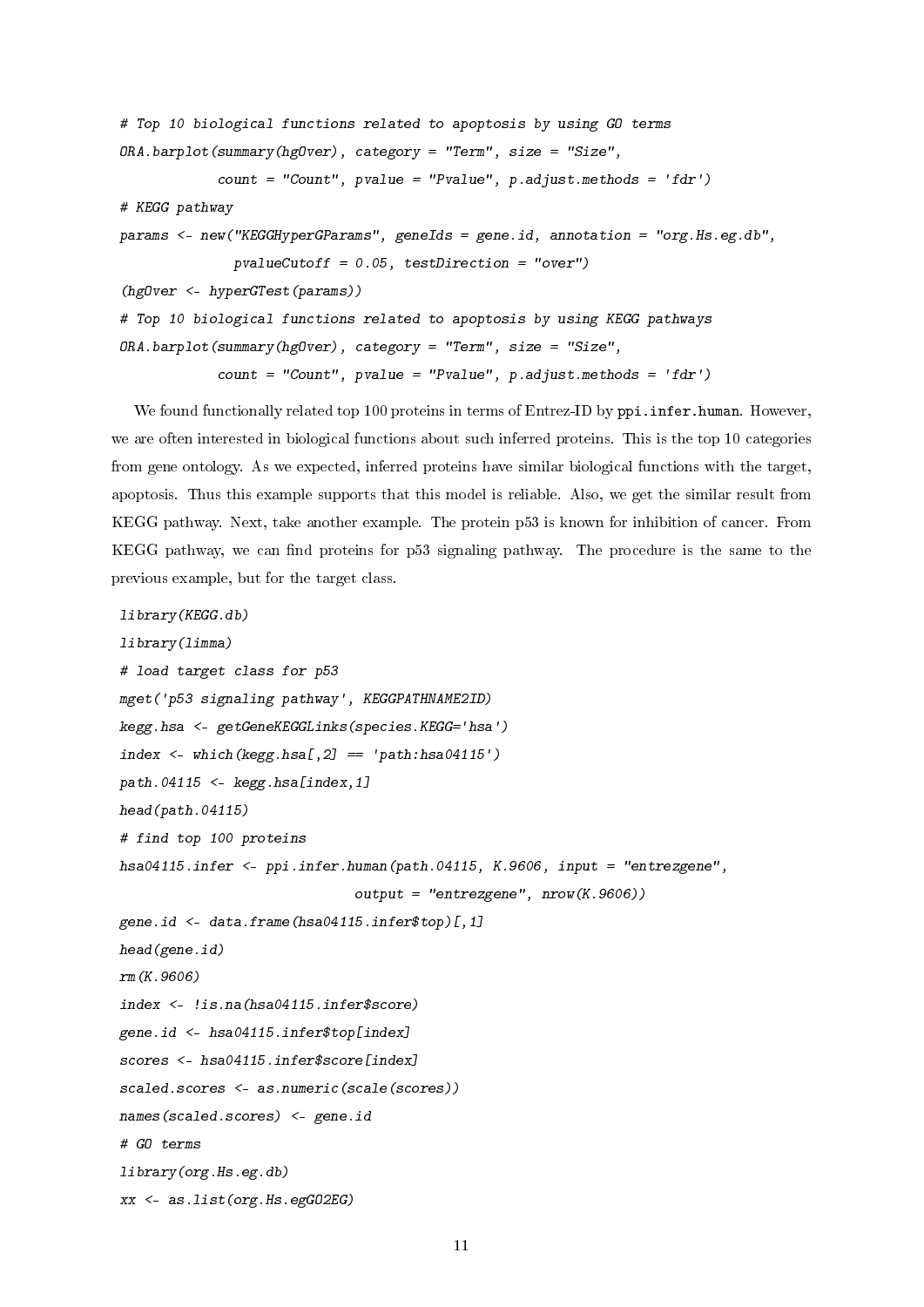```
set.seed(1)
fgseaRes <- fgsea(xx, scaled.scores, nperm = 1000)
# Top 10 biological functions related to p53 signaling pathway by using GO terms
GSEA.barplot(data.frame(fgseaRes, select(GO.db, fgseaRes$pathway, "TERM")),
            category = 'TERM', score = 'NES', pvalue = 'padj',sort = 'NES', decreasing = TRUE)# KEGG pathways
pathway.id <- unique(kegg.hsa[,2])
yy <- list()
for(i in 1:length(pathway.id))
\left\{ \right.index \leq which(kegg.hsa[,2] == pathway.id[i])
  yy[[i]] <- kegg.hsa[index,1]
}
library(Category)
names(yy) \leftarrow getPathNames(sub("[[:alpha:]]+. \dots", "", pathway.id])yy[which(names(yy) == 'NA')] <- NULL
set.seed(1)
fgseaRes <- fgsea(yy, scaled.scores, nperm=1000)
# Top 10 biological functions related to p53 signaling pathway by using KEGG pathways
GSEA.barplot(fgseaRes, category = 'pathway', score = 'NES', pvalue = 'padj',
             sort = 'NES', decreasing = TRUE)
```
# 5.3 PPI for mouse

For mouse, we can infer functionally related proteins by ppi.infer.mouse with the kernel matrix for mouse. The first example is Acute myeloid leukemia.

```
# load kernel matrix
K.10090 <- readRDS("K10090.rds")
# remove prefix
rownames(K.10090) <- sub(".*\\.", "", rownames(K.10090))
# load target class
mget('Acute myeloid leukemia', KEGGPATHNAME2ID)
kegg.mmu <- getGeneKEGGLinks(species.KEGG='mmu')
index \leq which(kegg.mmu[,2] == 'path:mmu05221')
path.05221 \leq kegg.mmu[index,1]
head(path.05221)
# find top 100 proteins
path.05221.infer <- ppi.infer.mouse(path.05221, K.10090, input="entrezgene",
                                     output="entrezgene", nrow(K.10090))
```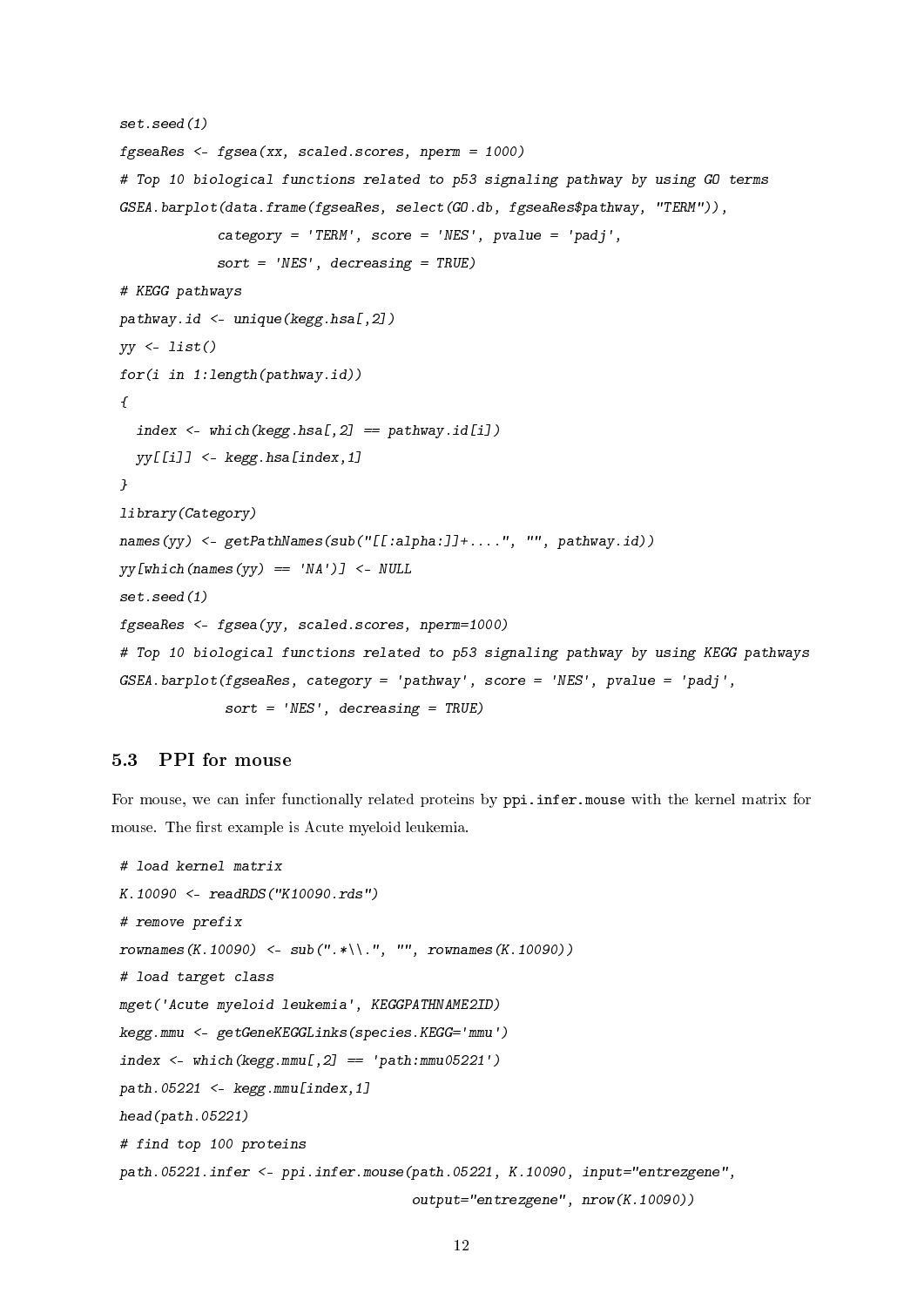```
gene.id <- path.05221.infer$top
head(gene.id)
# ORA
params <- new("GOHyperGParams", geneIds = gene.id[1:100],
             annotation = "org.Mm. eg.db",ontology = "BP", pvalueCutoff = 0.001,
             conditional = FALSE, testDirection = "over")
(hgOver <- hyperGTest(params))
# Top 10 biological functions related to Acute myeloid leukemia
ORA.barplot(summary(hgOver), category = "Term", size = "Size",
            count = "Count", pvalue = "Pvalue", p.addjust.methods = 'fdr')# GSEA
library(org.Mm.eg.db)
xx <- as.list(org.Mm.egGO2EG)
index <- !is.na(path.05221.infer$score)
gene.id <- path.05221.infer$top[index]
scores <- path.05221.infer$score[index]
scaled.scores <- as.numeric(scale(scores))
names(scaled.scores) <- gene.id
set.seed(1)
fgseaRes <- fgsea(xx, scaled.scores, nperm=1000)
# Top 10 biological functions related to Acute myeloid leukemia
GSEA.barplot(na.omit(data.frame(fgseaRes, select(GO.db, fgseaRes$pathway, 'TERM'))),
             category = 'TERM', score = 'NES', pvalue = 'padj',sort = 'NES', decreasing = TRUE)
```
The second example is Ras signaling pathway. The Ras proteins are GTPases that function as molecular switches for signaling pathways regulating cell proliferation, survival, growth, migration, differentiation or cytoskeletal dynamism.

```
# load target class
mget('Ras signaling pathway', KEGGPATHNAME2ID)
kegg.mmu <- getGeneKEGGLinks(species.KEGG='mmu')
index \leq which(kegg.mmu[,2] == 'path:mmu04014')
path.04014 <- kegg.mmu[index,1]
head(path.04014)
# find top 100 proteins
path.04014.infer <- ppi.infer.mouse(path.04014, K.10090,
                                  input="entrezgene",output="entrezgene", nrow(K.10090))
gene.id <- data.frame(path.04014.infer$top)[,1]
head(gene.id)
```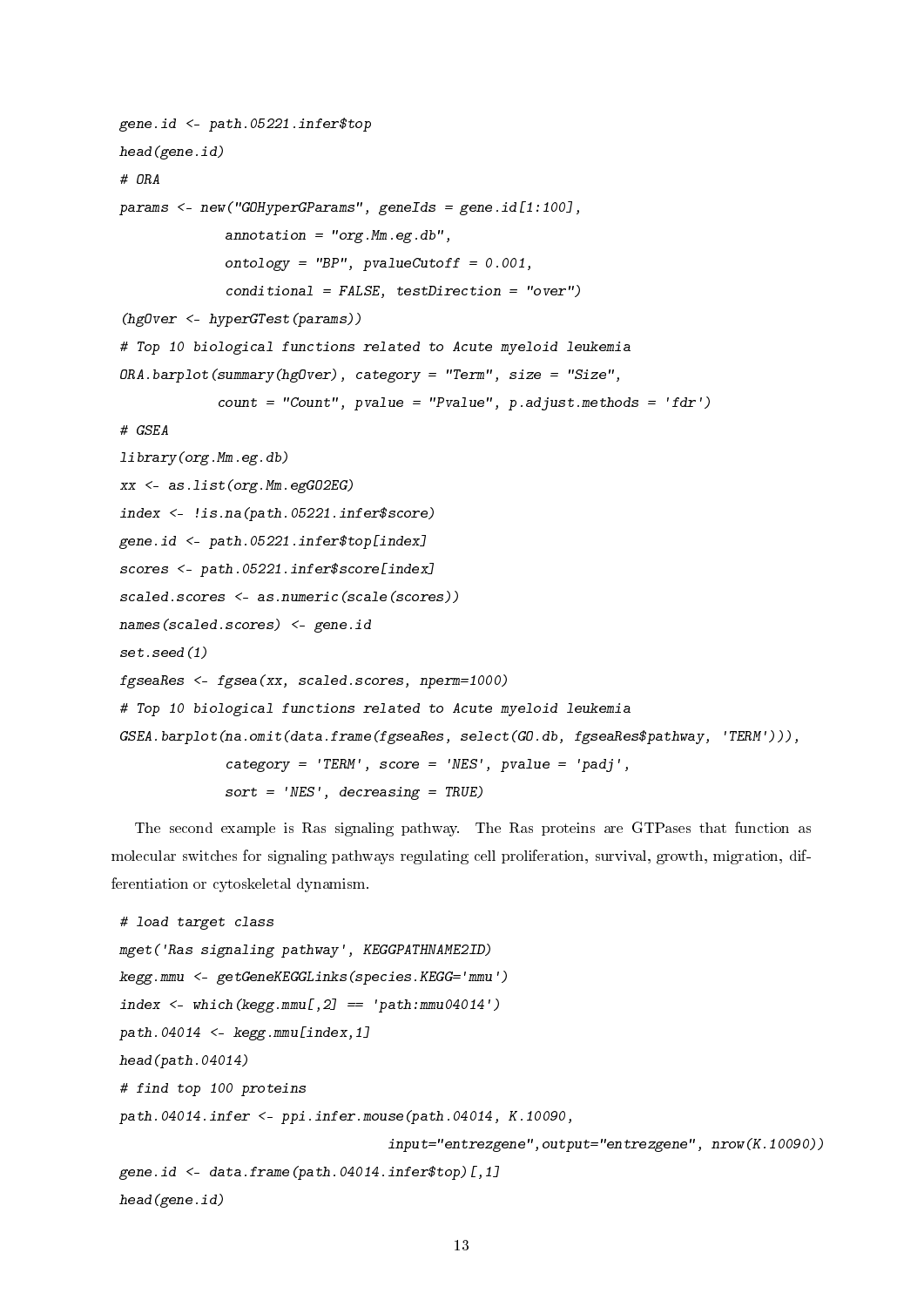```
rm(K.10090)
# ORA
params <- new("KEGGHyperGParams", geneIds = gene.id[1:100],
              annotation = "org. Mm. eg.db", pvalueCutoff = 0.05, testDirection = "over")
(hgOver <- hyperGTest(params))
# Top 10 biological functions related to Ras signaling pathway
ORA.barplot(summary(hgOver), category = "Term", size = "Size",
            count = "Count", pvalue = "Pvalue", p.addjust.methods = 'fdr')# GSEA
kegg.mmu <- getGeneKEGGLinks(species.KEGG='mmu')
head(kegg.mmu)
pathway.id <- unique(kegg.mmu[,2])
yy <- list()
for(i in 1: length (pathway.id)\sqrt{ }index \leq which(kegg.mmu[,2] == pathway.id[i])
 yy[[i]] <- kegg.mmu[index,1]
}
names(yy) <- getPathNames(sub("[[:alpha:]]+....", "", pathway.id))
yy[which(names(yy) == 'NA')] <- NULL
index <- !is.na(path.04014.infer$score)
gene.id <- path.04014.infer$top[index]
scores <- path.04014.infer$score[index]
scaled.scores <- as.numeric(scale(scores))
names(scaled.scores) <- gene.id
set.seed(1)
fgseaRes <- fgsea(yy, scaled.scores, nperm = 1000)
# Top 10 biological functions related to Ras signaling pathway
GSEA.barplot(fgseaRes, category = 'pathway', score = 'NES', pvalue = 'padj')
```
We discussed about how to infer functionally related proteins for human and mouse. Two functions ppi.infer.human and ppi.infer.mouse are specially designed because popular organisms are human and mouse. However, other kinds of species are also available in net.infer if kernel matrices are given.

#### 5.4 PPI for other organisms

```
############################## E. coli
string.db.511145 <- STRINGdb$new(version = '11', species = 511145)
string.db.511145.graph <- string.db.511145$get_graph()
K.511145 <- net.kernel(string.db.511145.graph)
rownames(K.511145) <- sub("[[:digit:]]+.", "", rownames(K.511145))
```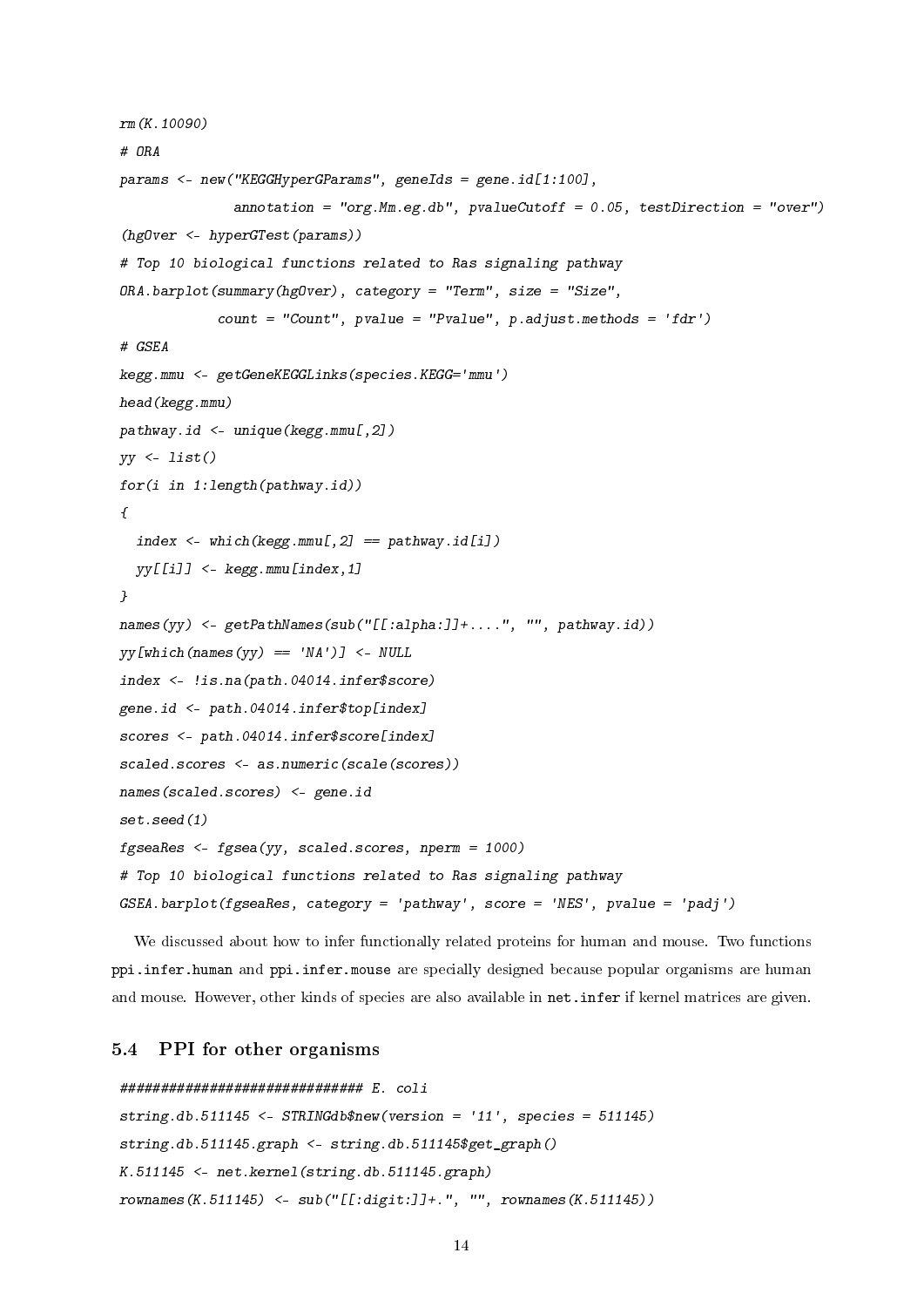```
# load target class (DNA replication)
kegg.eco <- getGeneKEGGLinks(species.KEGG='eco')
index \leq which(kegg.eco[,2] == 'path:eco03030')
path.03030 \leq kegg.eco[index,1]
head(path.03030)
sce03030.infer <- net.infer(path.03030, K.511145, top = 100)
gene.id <- data.frame(sce03030.infer$top)[,1]
head(gene.id)
rm(K.511145)
############################## yeast
# string.db.4932 <- STRINGdb$new(version = '11', species = 4932)
# string.db.4932.graph <- string.db.4932$get_graph()
# K.4932 <- net.kernel(string.db.4932.graph)
# saveRDS(K.4932, 'K4932.rds')
K.4932 <- readRDS("K4932.rds")
dim(K.4932)
rownames(K.4932) <- sub("[[:digit:]]+.", "", rownames(K.4932))
# load target class (Cell cycle)
kegg.sce <- getGeneKEGGLinks(species.KEGG='sce')
index \leq which(kegg.sce[,2] == 'path:sce04111')
path.04111 \leq kegg.sce[index,1]
head(path.04111)
sce04111.infer <- net.infer(path.04111, K.4932, top = 100)
gene.id <- data.frame(sce04111.infer$top)[,1]
head(gene.id)
rm(K.4932)
# functional enrichment
params <- new("GOHyperGParams", geneIds = gene.id, annotation = "org.Sc.sgd.db",
              ontology = "BP", pvalueCutoff = 0.001, conditional = FALSE,
              testDirection = "over")
(hgOver <- hyperGTest(params))
# Top 10 biological functions related to Cell cycle
ORA.barplot(summary(hgOver), category = "Term", size = "Size",
            count = "Count", pvalue = "Pvalue", p.addjust.methods = 'fdr')############################## C. elegans
# string.db.6239 \leq- STRINGdb$new(version = '11', species = 6239)
# string.db.6239.graph <- string.db.6239$get_graph()
# K.6239 <- net.kernel(string.db.6239.graph)
# saveRDS(K.6239, 'K6239.rds')
```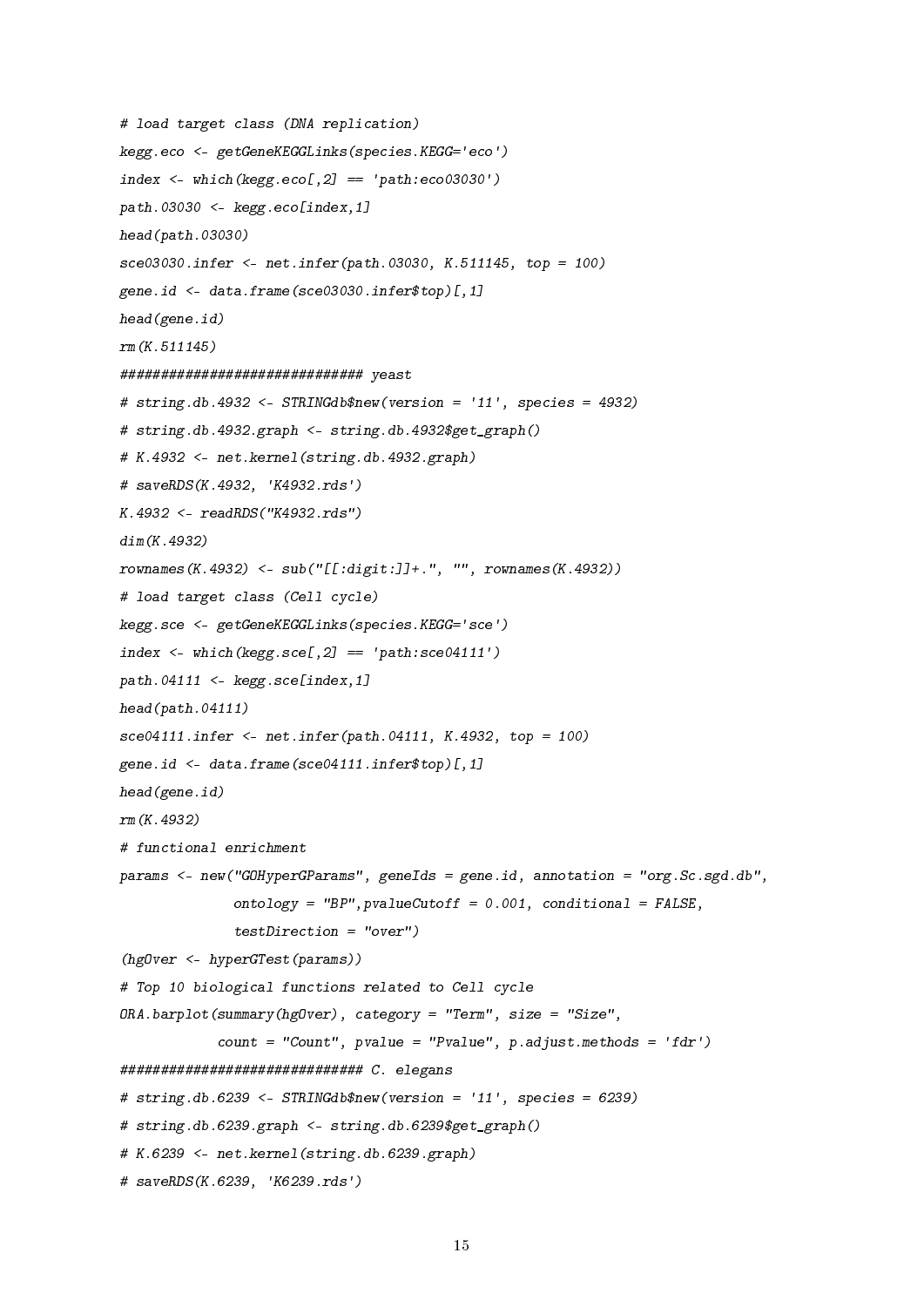```
K.6239 <- readRDS("K6239.rds")
dim(K.6239)
rownames(K.6239) <- sub("[[:digit:]]+.", "", rownames(K.6239))
# load target class (DNA replication)
kegg.cel <- getGeneKEGGLinks(species.KEGG='cel')
index \leq which(kegg.cel[,2] == 'path:cel03030')
path.03030 \leq kegg.cel[index,1]
path.03030 <- sub('.*\\_', '', path.03030)
head(path.03030)
cel03030.infer <- net.infer(path.03030, K.6239, top=100)
gene.id <- data.frame(cel03030.infer$top)[,1]
head(gene.id)
rm(K.6239)
library(org.Ce.eg.db)
gene.id2 <- as.vector(na.omit(select(org.Ce.eg.db,
                        keys=as.character(gene.id), "ENTREZID",
                        keytype = 'SYMBOL')[, 2])# functional enrichment
params <- new("GOHyperGParams", geneIds = gene.id2, annotation = "org.Ce.eg.db",
              ontology = "BP", pvalueCutoff = 0.001, conditional = FALSE,
              testDirection = "over")
(hgOver <- hyperGTest(params))
# Top 10 biological functions related to DNA replication
ORA.barplot(summary(hgOver), category = "Term", size = "Size",
            count = "Count", pvalue = "Pvalue", p.addjust.methods = 'fdr')############################## Drosophila melanogaster
# string.db.7227 <- STRINGdb$new(version = '11', species = 7227)
# string.db.7227.graph <- string.db.7227$get_graph()
# K.7227 <- net.kernel(string.db.7227.graph)
# saveRDS(K.7227, 'K7227.rds')
K.7227 <- readRDS("K7227.rds")
dim(K.7227)
rownames(K.7227) <- sub("[[:digit:]]+.", "", rownames(K.7227))
# load target class (Proteasome)
kegg.dme <- getGeneKEGGLinks(species.KEGG='dme')
index \leq which(kegg.dme[,2] == 'path:dme03050')
path.03050 <- kegg.dme[index,1]
path.03050 <- sub('.*\\_', '', path.03050)
head(path.03050)
```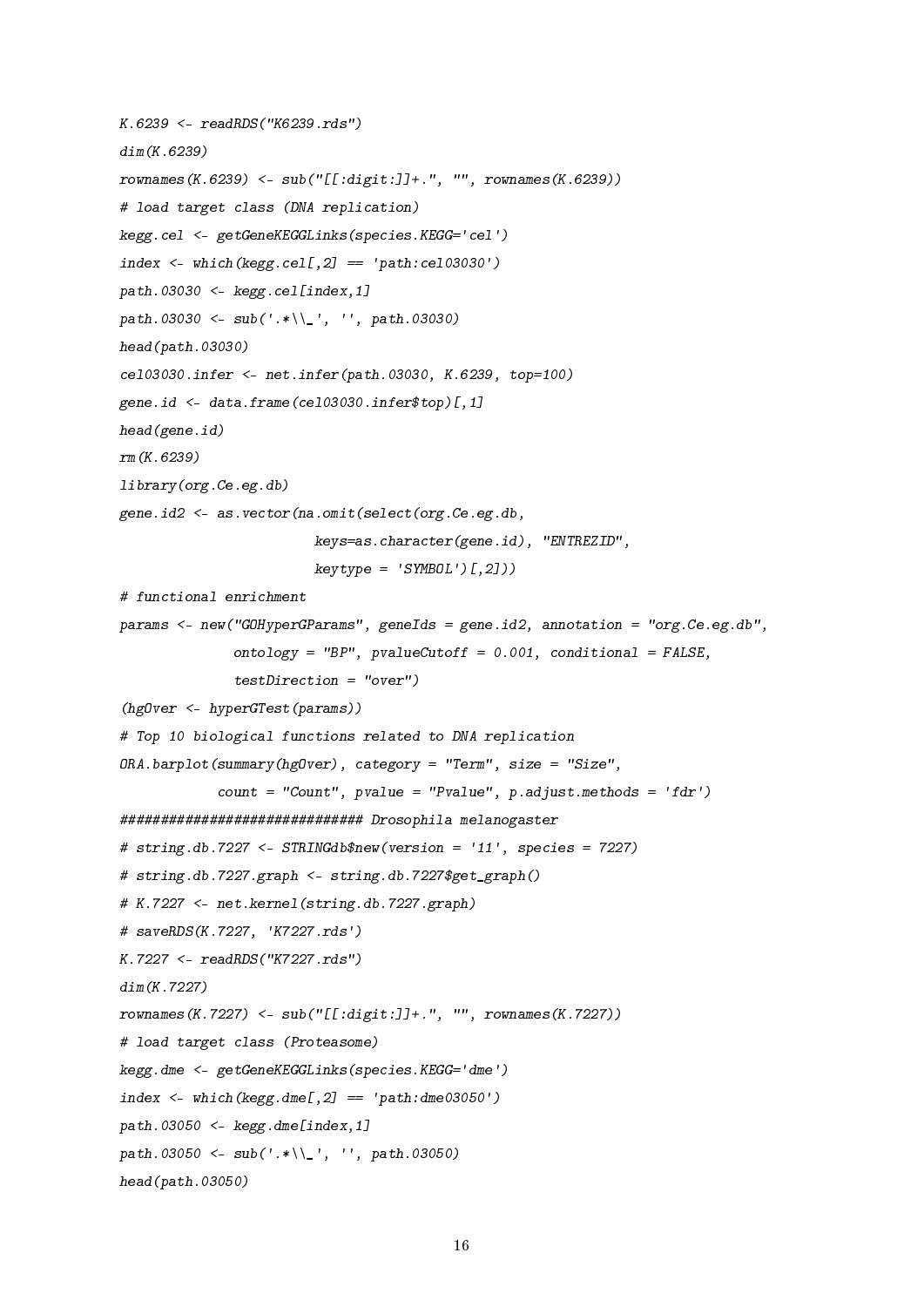```
library(org.Dm.eg.db)
path2.03050 \leftarrow select(org.Dm. eg. db, keys = path.03050,"FLYBASEPROT", keytype = 'ALIAS')[,2]
dme03050.infer <- net.infer(path2.03050, K.7227, top = 100)
gene.id \leq data.frame(dme03050.infer$top) [,1]
head(gene.id)
rm(K.7227)
gene.id2 <- as.vector(na.omit(select(org.Dm.eg.db,
                          keys=as.character(gene.id), "ENTREZID",
                          keytype = 'FLYBASEPROT') [0, 2])# functional enrichment
params <- new("GOHyperGParams", geneIds = gene.id2, annotation = "org.Dm.eg.db",
              ontology = "BP", pvalueCutoff = 0.001, conditional = FALSE,
              testDirection="over")
(hgOver <- hyperGTest(params))
# Top 10 biological functions related to Proteasome
ORA. barplot(summary(hgOver), category = "Term", size = "Size",count = "Count", pvalue = "Pvalue", p.addjust.methods = 'fdr')############################## Arabidopsis thaliana
# string.db.3702 <- STRINGdb$new(version = '11', species = 3702)
# string.db.3702.graph <- string.db.3702$get_graph()
# K.3702 <- net.kernel(string.db.3702.graph)
# saveRDS(K.3702, 'K3702.rds')
K.3702 <- readRDS("K3702.rds")
dim(K.3702)
rownames(K.3702) <- sub("[[:digit:]]+.", "", rownames(K.3702))
rownames(K.3702) <- gsub("\\..*", "", rownames(K.3702))# load target class (Photosynthesis)
keyg.ath \leftarrow getGeneKEGGLinks(species.KEGG = 'ath')index \leq which(kegg.ath[,2] == 'path:ath00195')
path.00195 \leftarrow kegg.ath[index,1]
path.00195 <- sub('.*\\_', '', path.00195)
head(path.00195)
ath00195.infer <- net.infer(path.00195, K.3702, top = 100)
gene.id <- data.frame(ath00195.infer$top)[,1]
head(gene.id)
rm(K.3702)
# functional enrichment
params <- new("GOHyperGParams", geneIds = gene.id, annotation = "org.At.tair.db",
```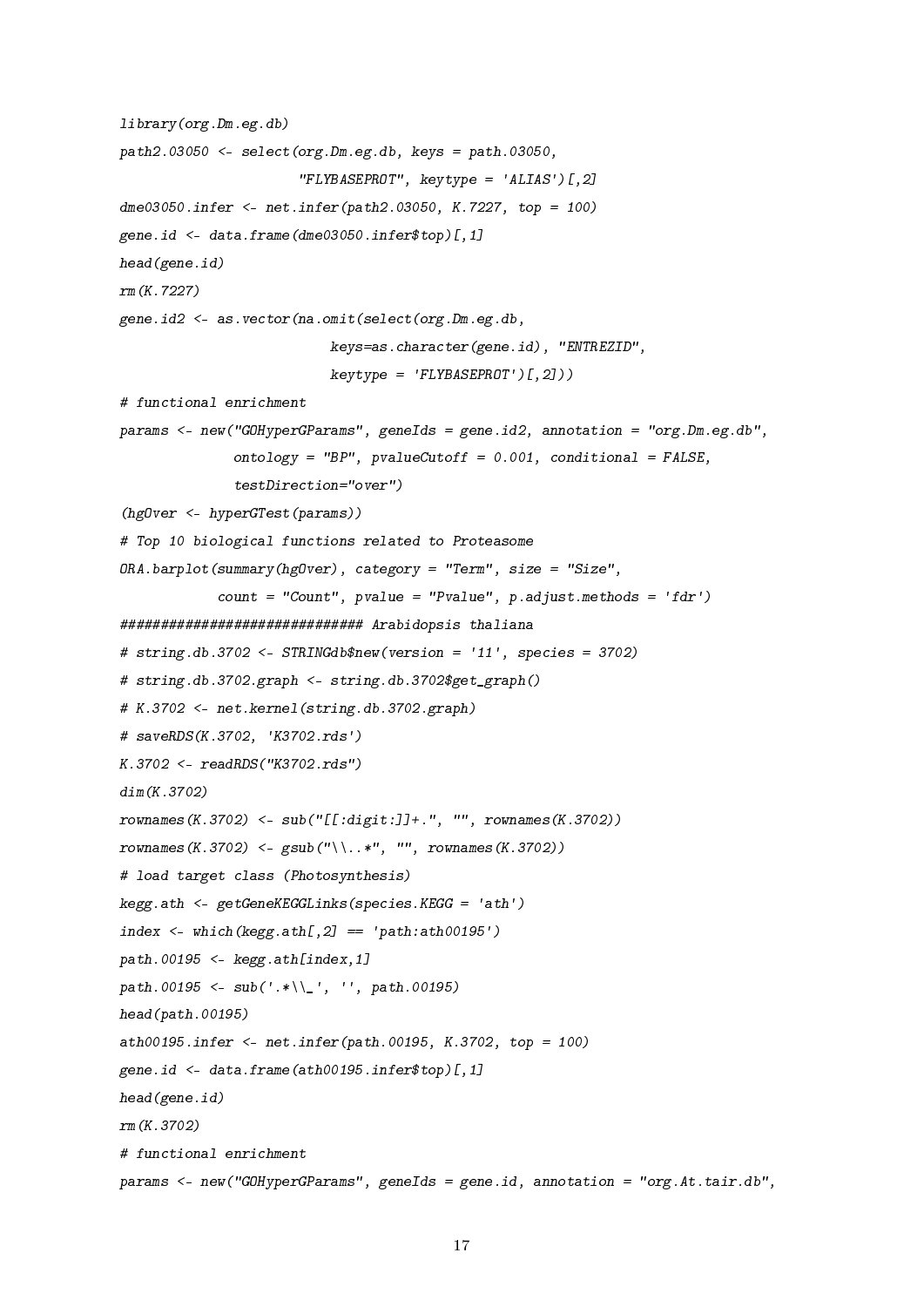```
ontology = "BP", pvalueCutoff = 0.001, conditional = FALSE,
              testDirection="over")
(hgOver <- hyperGTest(params))
# Top 10 biological functions related to Photosynthesis
ORA.barplot(summary(hgOver), category = "Term", size = "Size",
            count = "Count", pvalue = "Pvalue", p.addjust.methods = 'fdr')############################## Zebra fish
# string.db.7955 <- STRINGdb$new(version = '11', species = 7955)
# string.db.7955.graph <- string.db.7955$get_graph()
# K.7955 <- net.kernel(string.db.7955.graph)
# saveRDS(K.7955, 'K7955.rds')
K.7955 <- readRDS("K7955.rds")
dim(K.7955)
r{\circ}wnames(K.7955) <- sub("[[:digit:]]+.", "", rownames(K.7955))
# load target class (ErbB signaling pathway)
kegg.dre <- getGeneKEGGLinks(species.KEGG = 'dre')
index \leq which(kegg.dre[,2] == 'path:dre04012')
path.04012 \leftarrow kegg.dre[index,1]
path.04012 <- sub('.*\\'), '', path.04012)
head(path.04012)
library(org.Dr.eg.db)
path2.04012 <- select(org.Dr.eg.db, path.04012, c("ENSEMBLPROT"))[,2]
dre04012.infer <- net.infer(path2.04012, K.7955, top = 100)
gene.id <- data.frame(dre04012.infer$top)[,1]
head(gene.id)
rm(K.7955)
gene.id2 <- as.vector(na.omit(select(org.Dr.eg.db,
                                      keys = as. character(gene.id), "ENTREZID",
                                      keytype = 'ENSEMBLPROT') [0, 2])# functional enrichment
params <- new("GOHyperGParams", geneIds = gene.id2, annotation = "org.Dr.eg.db",
              ontology = "BP", pvalueCutoff = 0.001, conditional = FALSE,
              testDirection = "over")
(hgOver <- hyperGTest(params))
# Top 10 biological functions related to ErbB signaling pathway
ORA.barplot(summary(hgOver), category = "Term", size = "Size",
            count = "Count", pvalue = "Pvalue", p.addjust.methods = 'fdr')
```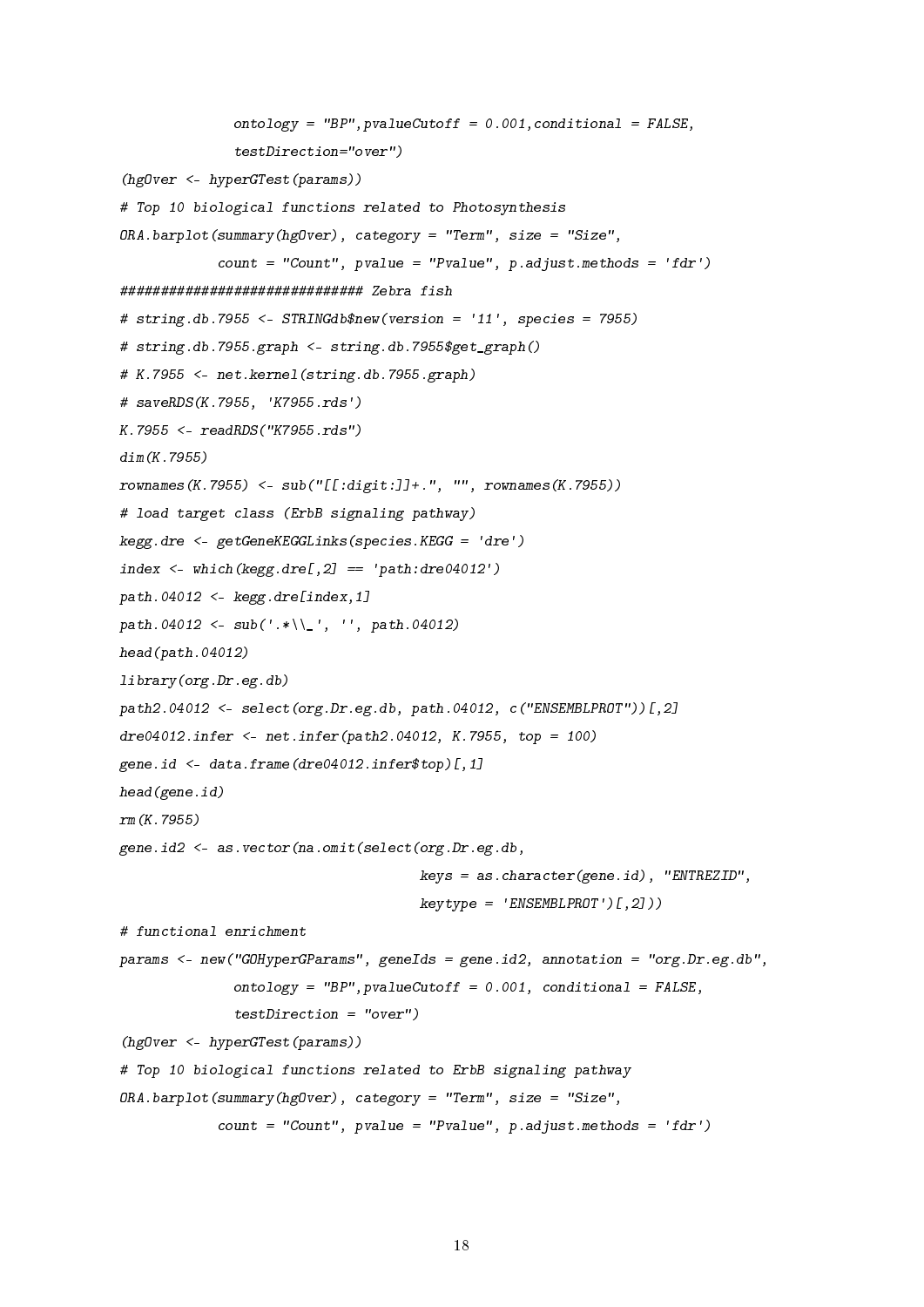# 6 Session Information

```
sessionInfo()
R version 4.2.0 RC (2022-04-19 r82224)
Platform: x86_64-pc-linux-gnu (64-bit)
Running under: Ubuntu 20.04.4 LTS
Matrix products: default
BLAS: /home/biocbuild/bbs-3.15-bioc/R/lib/libRblas.so
LAPACK: /home/biocbuild/bbs-3.15-bioc/R/lib/libRlapack.so
locale:
 [1] LC_CTYPE=en_US.UTF-8 LC_NUMERIC=C
 [3] LC TIME=en GB LC COLLATE=C
 [5] LC_MONETARY=en_US.UTF-8 LC_MESSAGES=en_US.UTF-8
 [7] LC PAPER=en US.UTF-8 LC NAME=C
 [9] LC_ADDRESS=C LC_TELEPHONE=C
[11] LC_MEASUREMENT=en_US.UTF-8 LC_IDENTIFICATION=C
attached base packages:
[1] stats graphics grDevices utils datasets methods base
other attached packages:
 [1] PPInfer_1.22.0 yeastExpData_0.41.0 graph_1.74.0
 [4] BiocGenerics_0.42.0 STRINGdb_2.8.0 igraph_1.3.1
 [7] ggplot2_3.3.5 kernlab_0.9-30 fgsea_1.22.0
[10] biomaRt 2.52.0
loaded via a namespace (and not attached):
 [1] bitops_1.0-7 bit64_4.0.5 filelock_1.0.2
 [4] RColorBrewer_1.1-3 progress_1.2.2 httr_1.4.2
[7] GenomeInfoDb_1.32.0 tools_4.2.0 utf8_1.2.2
[10] R6_2.5.1 KernSmooth_2.23-20 DBI_1.1.2
[13] colorspace_2.0-3 withr_2.5.0 tidyselect_1.1.2
[16] gridExtra_2.3 prettyunits_1.1.1 bit_4.0.4
[19] curl_4.3.2 compiler_4.2.0 chron_2.3-56
[22] cli_3.3.0 Biobase_2.56.0 xml2_1.3.3
```
[25] labeling\_0.4.2 caTools\_1.18.2 scales\_1.2.0 [28] rappdirs\_0.3.3 stringr\_1.4.0 digest\_0.6.29